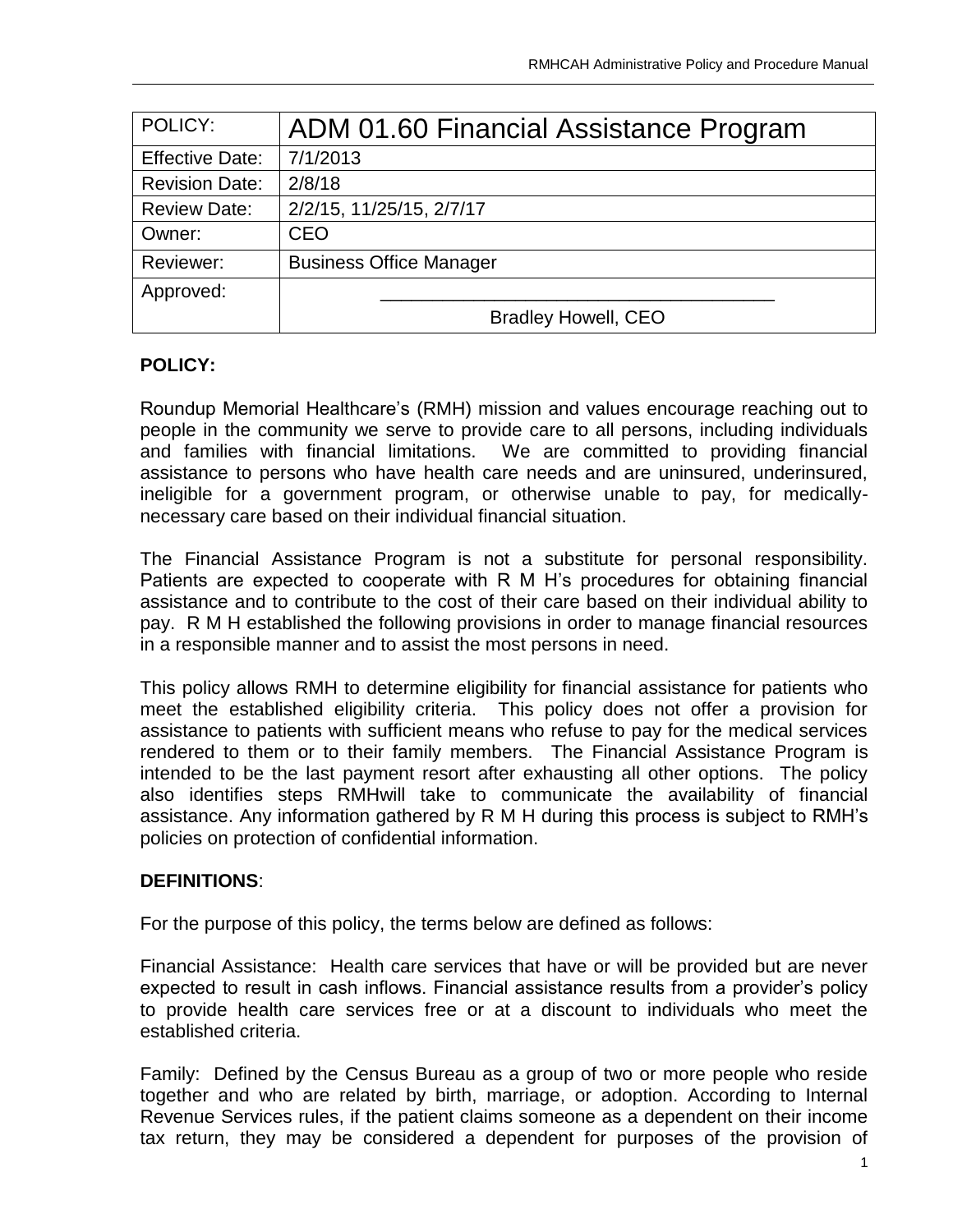financial assistance.

Family Income: Income is the total annual cash receipts before taxes from all sources which includes, but is not limited to, wages and salaries before deductions, net receipts from non-farm self-employment income, net receipts from farm self-employment, social security payments, railroad retirement, unemployment compensation, workers compensation benefits, veteran's payments, public assistance payments, Supplemental Security Income, Social Security Disability Income, alimony, child support, military allotments, private pensions, government pension, annuity payments, college or university scholarships, grants, fellowships, dividends, interest net rental income, net payments, net gambling or lottery winnings, assistance from outside the household and other miscellaneous sources.

Noncash benefits (such as food stamps and housing subsidies) do not count as income.

Federal Income Poverty Guidelines: The most recent published federal income poverty guidelines for a household, which shall be revised and attached to this policy when they are published by the U.S. government.

Legal Guardian: A recognized legal surrogate for the patient with regard to medical and financial decisions, who would be authorized under Montana law to receive confidential health care information on the patient. This includes parents who are legally responsible for their minor children, close family members who are recognized by the patient or Montana law as having the legal ability to act on the patient's behalf with regard to medical and/or financial decisions, or a legal guardian under Montana law.

Responsible Party: The patient or any individual legally obligated to pay for the patient's debts for medical care, excluding third party payers. An adult patient, living in the household of the relative other than a spouse – including an adult, unmarried child living at home – will be considered the "responsible party" for purposes of this policy, without regard to the assets and income of the other relatives living in the household (except a spouse).

Third Party Payer: Any financial agent or entity, such as an insurance carrier, HMO, employee benefit plan, or government payer, with a legally enforceable obligation to pay for services billed to patient by R M H (Responsible parties, as defined herein, are not considered third party payers.)

Underinsured: The patient has some level of insurance or third-party assistance but still has out-of-pocket expenses that exceed his/her financial abilities.

Uninsured: The patient has no level of insurance or third party assistance to assist with meeting his/her payment obligations.

# **PROCEDURE:**

### A. Services Eligible Under this Policy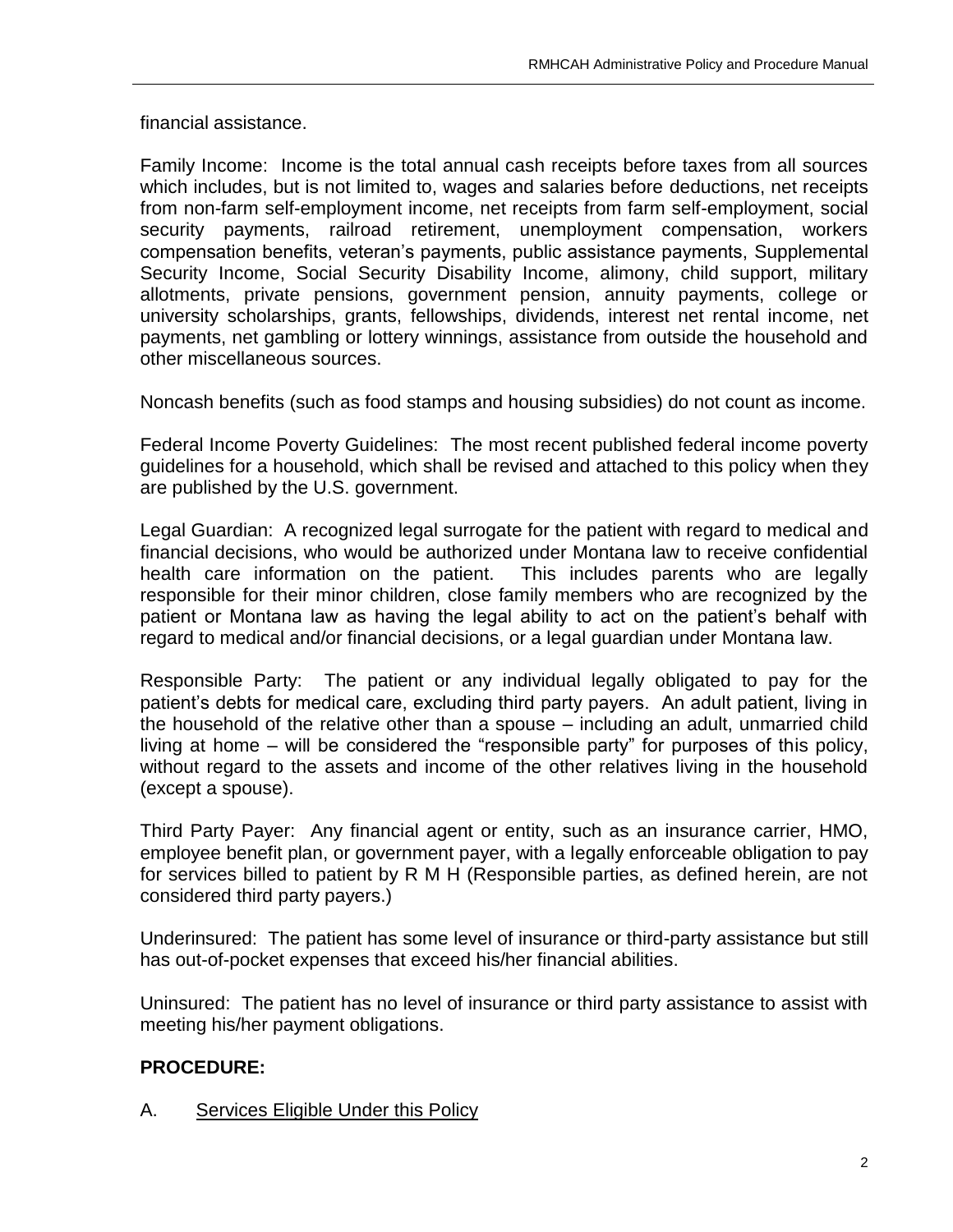The following medically-necessary health care services are eligible for financial assistance:

- 1. Emergency medical services provided in an emergency room setting;
- 2. Services for a condition which, if not treated, would lead to an adverse change in the health status of an individual;
- 3. Non-elective services provided in the clinic setting; and
- 4. Medically-necessary services, evaluated on a case-by-case basis at Roundup Memorial Healthcare's discretion.

### B. Eligibility Criteria

- 1. Financial assistance under this policy is available without regard to the patient's race, color, creed, national origin, age, disability, handicap status, health care condition, or marital status.
- 2. Patient care, which is not medically necessary, including elective, cosmetic, or other care deemed to be generally non-reimbursable by traditional insurance carriers and government payers, shall not be considered eligible for financial assistance.
- 3. Minor children/Divorced Parents for the minor children of divorced parents, when both parents/legal guardians are responsible parties, information regarding both parents will be required to complete a Financial Assistance Application. However, if after reasonable efforts, circumstances prevent the applicant from obtaining financial information for all responsible parties, information from responsible parties residing in the same household of the minor child/children will be used to make the determination.
- 4. Financial assistance provided by RMH under this policy is secondary to all other third parties and financial resources available to the patient. This includes, but is not limited to:
	- a. Group or individual medical insurance plans'
	- b. Employee benefit plans
	- c. Worker's Compensation plans
	- d. Medicaid, State or CountyMedical programs
	- e. Other state, federal or medical programs
	- f. Third party adjudged to be legally liable for a patient's medical expenses (i.e., auto accidents or personal injury claims)
	- g. Any other persons or entities that have a legal responsibility to pay for the medical services
	- h. Crime Victims eligible for financial assistance
	- i. Medical care cost covered by government programs of other countries
- 5. To the extent that charges for medically necessary services provided by RMH are not paid for by third-party coverage, a 100% financial assistance reduction may be provided to cover RMH's charges for patients where:
	- a. The gross income of the responsible parties is between 100% and 200% of the Federal Income Poverty Guidelines as adjusted for household size.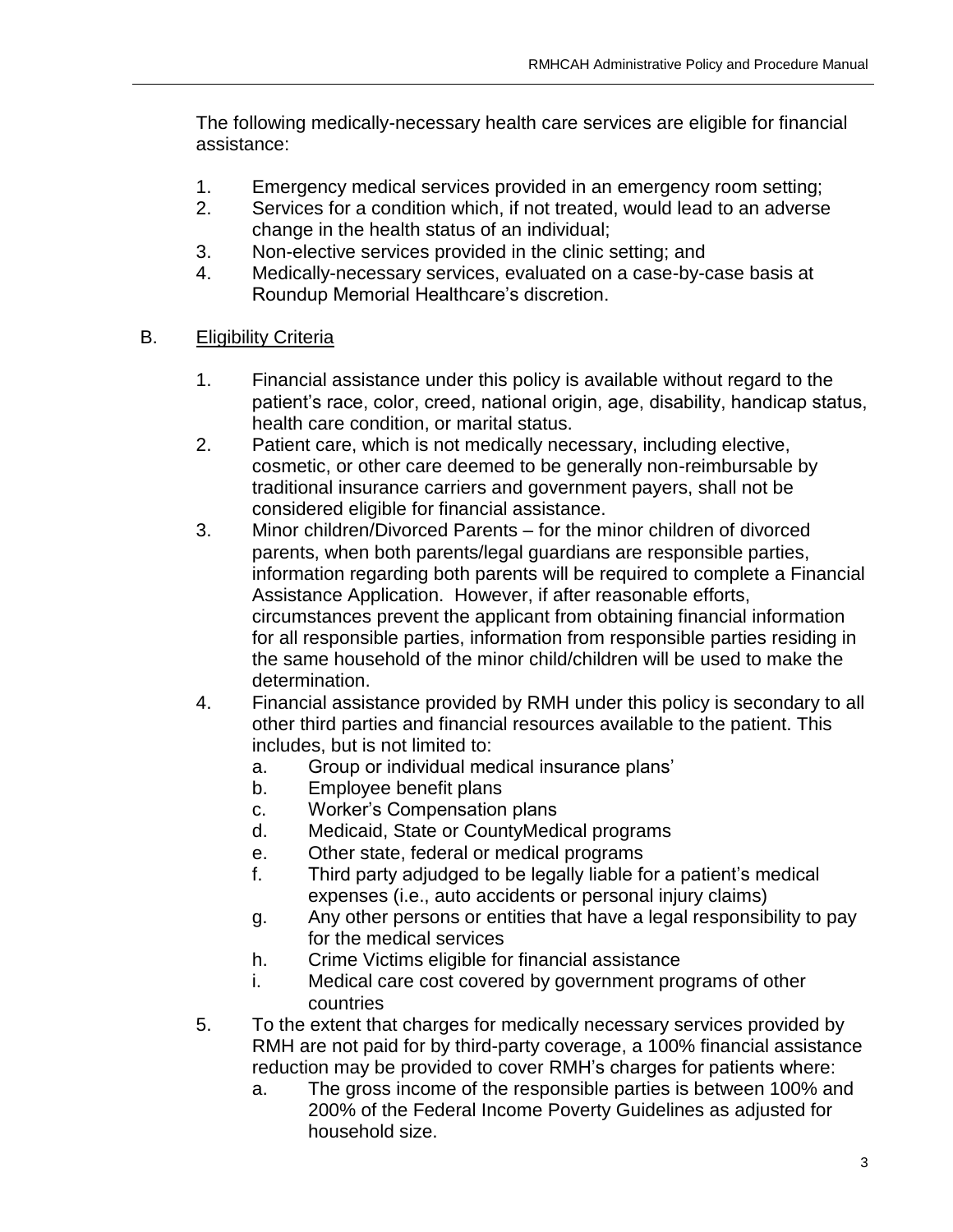- 6. Partial financial assistance may be provided if:
	- a. The gross income of the responsible parties is greater than 125% and less than or equal to 200% of the Federal Income Poverty Guidelines as adjusted for household size.
- 7. Partial assistance will be determined as a percentage of the amount owed to RMH, based upon where the application fallson the Federal Income Poverty Guidelines.
- 8. RMH will consider the following circumstances and other similar circumstances in evaluating applicants who do not otherwise qualify for financial assistance under this policy.
	- a. Catastrophic medical debt will be defined as medical debt which is more than 25% of the annual income of the patient's family. All Roundup Memorial Healthcare debt in excess of the 25% would be adjusted off to financial assistance.
		- 1. For uninsured patients, the time frame calculation for the annual income cap will be based on a 12-month period.
		- 2. For underinsured patients, the time frame calculation for the annual income cap will be based on the 12-month calendar year (January – December).
- 9. Furthermore, other circumstances may compellingly show that full payment of outstanding medical expenses could cause serious social and financial hardship to the patient or the household. These circumstances may warrant that an exceptional financial assistance reduction be considered.

# C. Application Process

- 1. All patients (or their legal guardians) desiring consideration for Roundup Memorial Healthcare's Financial Assistance Program must apply for assistance in writing and must disclose financial information that RMH considers pertinent to the determination of the patient's eligibility for financial assistance. Financial assistance is available only to cover charges billed to patients by RMH.
- 2. Patients (or their legal guardians) requesting financial assistance must authorize RMH to make inquiries of employers, banks, credit bureaus, and other institutions for the purpose of verifying information RMH requires in order to determine eligibility for financial assistance.
- 3. The completed Financial Assistance application must be accompanied by legible and accurate photocopies of the following documents as needed for purposes of verifying eligibility:
	- a. Complete IRS tax returns for the most recently completed calendar year of all responsible parties;
	- b. Payroll check stubs or other documentation of monthly income sources reflecting income of all responsible parties for at least the three months prior to the application;
	- c. Written verification from public assistance agencies, such as Medicaid or other county medical, reflecting denials of eligibility (upon request) and as appropriate;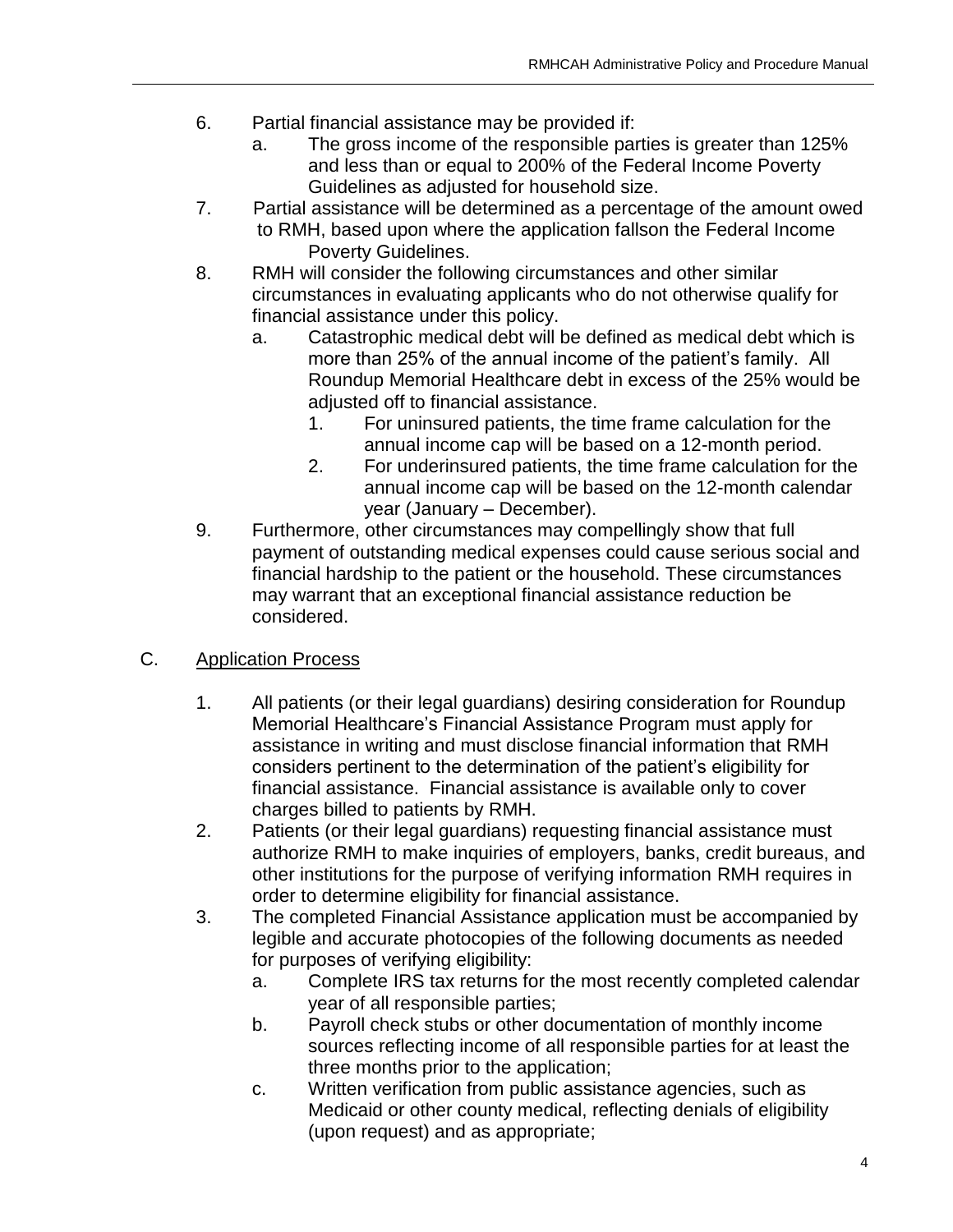- d. Written verification of denial for unemployment or worker's compensation benefits (upon request) and as appropriate.
- 4. Income will be annualized, when appropriate, based upon documentation provided.
- 5. Confidentiality of information will be maintained for all who seek and/or receive assistance, as required by RMH policy and federal and state law. Copies of the supporting documents will be kept with the application form.
- 6. RMH may request additional documentation and/or information, which, in the exercise of reasonable discretion, RMH determines is needed to verify eligibility for financial assistance and to complete the processing of the application.

# D. **Eligibility Determination**

- 1. When considering a financial assistance application, Roundup Memorial Healthcare may request the patient first pursue other resources of payment, including but not limited to Medicaid, county or state medical assistance, crime victims' fund, Supplemental Social Security Income or Disability Income (SSI or SSDI), or other third-party payers as appropriate. If the patient is unwilling to pursue other potential third-party payment sources in a timely manner, RMH will not consider the patient's request for financial assistance.
- 2. The instructions required to complete the Financial Assistance application will be furnished to patients, their legal guardians, or any persons authorized to act on behalf of the patient. RMH will provide personnel to assist patients/legal guardians in understanding the criteria for eligibility and how to fill out the application.
- 3. The patient and/or responsible party will be given twenty (20) business days from receipt of an application to complete and return the Financial Assistance application. Special circumstances may warrant an extension of the twenty (20) business days allocated to complete the Financial Assistance application.
- 4. Financial assistance may be determined at the time of application or may occur at any other time, upon request and qualifications under this policy.
- 5. If RMH determines that any material documentation or information submitted is untrue or falsified, the application will be denied. RMH will not reconsider an application if RMH determines that the applicant has intentionally misrepresented material information related to eligibility criteria or documentation.

### E. Communication of the Financial Assistance Program to Patients and the Public

Notification about financial assistance availability from RMH, which shall include a contact number, shall be disseminated by Roundup Memorial Healthcare by various means, which may include, but are not limited to, the publication of notices in patient bills and post or distribute notices on facility campus, and at other organizations as RMH may elect. Such information shall be provided in the primary languages spoken by the population serviced by R M H. Referral of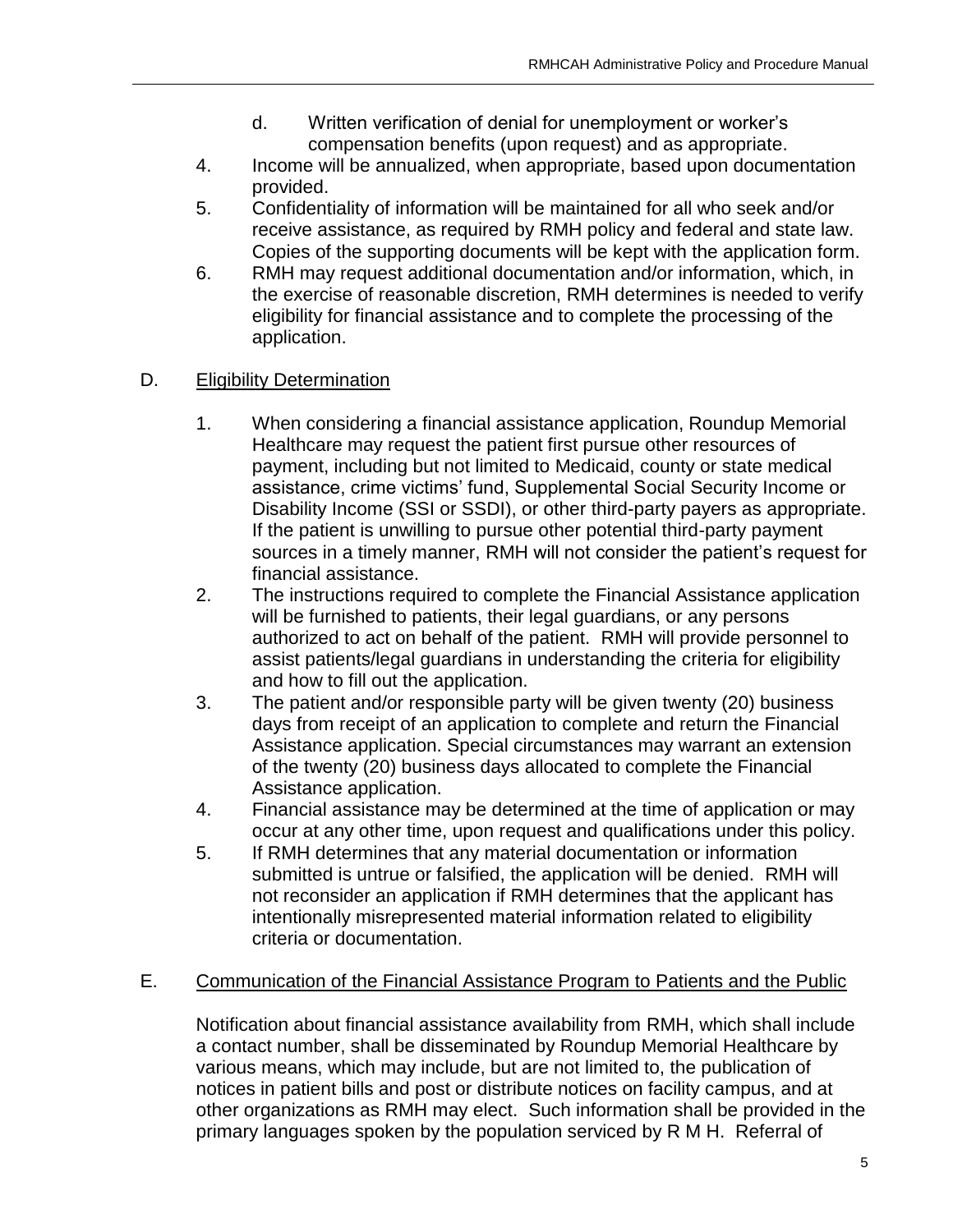patients may be made by anymember of the R M H staff or medical staff, including physicians, nurses, patient account representatives, social workers, and case managers. A request for financial assistance may be made by the patient or a family member, close friend, or associate of the patient, subject to applicable privacy laws.

### F. Notification

R M H will notify the patient, patient's legal guardian, and/or responsible party in writing of the final determination within forty-five (45) calendar days of RMH's receipt of a completed application. The notification will include a determination of the amount for which the patient and/or responsible party will be financially accountable. Denials will be written and include instructions for appeal or reconsideration.

### G. Appeals

- 1. The patient and/or responsible party may appeal a denial of eligibility for financial assistance by providing additional information to the Patient Account Representative within 14 calendar days of receipt of notification of denial. All appeals will be reviewed by the Patient Accounts Manager for a final determination. If the final determination affirms the previous denial of financial assistance, written notification will be sent the patient, legal guardian, and/or responsible party.
- 2. If an appeal is filed within 12 calendar days of final determination, any collection efforts will be suspended pending the final outcome of the appeals process.

# H. Collection Agency Accounts

Accounts assigned to an outside collection agency or attorney will not be eligible for financial assistance. However, in unusual situations where a patient's circumstances have changed after an account is assigned to an out collection agency or attorney, Roundup Memorial Healthcare will consider exceptions to this provision of this policy. The Patient Account Representative, Business Office Manager and Chief Executive Officer have the authority to grant exceptions.

### I. Discounted Charges for Eligible Patients

Patients determined to be eligible for financail assistance are not charged more than AGB (Amount Generally Billed) for emergency or other medically necessary care. eligible patients with insurance coverage are not personally responsible to pay more than AGB after all payments by the health insureer have been applied.

RMH uses the look-back method to determine the amounts generally billed to individuals who have insurance covering emergency or other medically necessary care.